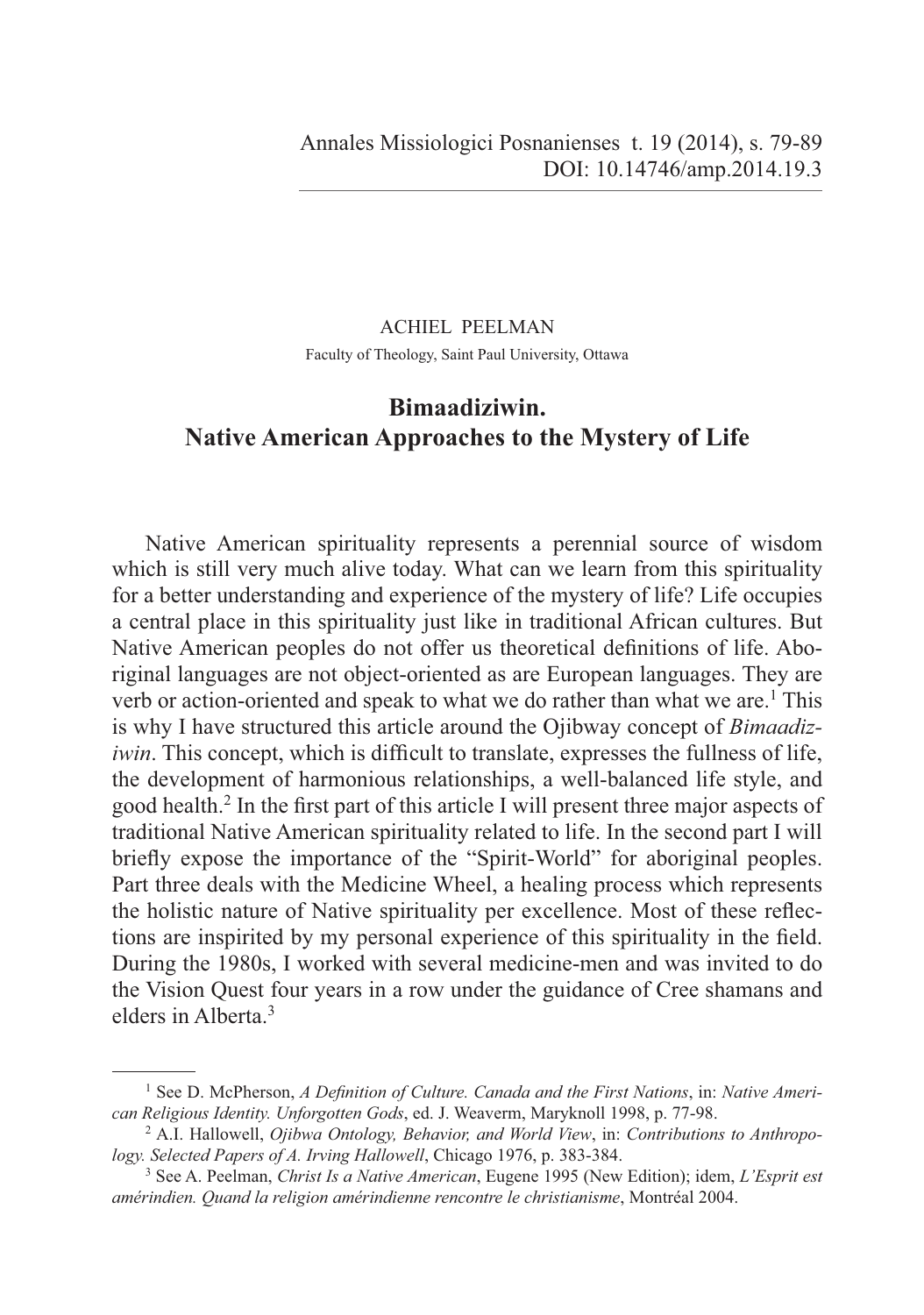## **I. Native American Spirituality and the Fullness of Life**

Native American spirituality offers us three major insights related to the mystery of human life: vision, harmonious or inclusive relationships, and space.

#### **1. No Bimaadiziwin (Fullness of Life) without Vision**

Ojibway historian Basil Johnson states: "No man begins to be until he has received his vision."4 This is why in the past adolescent boys were sent into the woods to quest for a vision. When they returned from the woods the Elders would interpret their vision and give them Indian names symbolizing the basic orientation of their lives. The successful accomplishment of the ritual, often through the gift of a spiritual power associated with an animal Spirit, allowed the young person to enter fully into his community and into the Native American spiritual universe. Generally speaking, this ritual would not apply to young girls, because they had already a unique place in their community as future mothers in close connection with Mother Earth. They were initiated by the women Elders or Medicine women.

While the Vision Quest is not imposed any more on adolescent boys, many Native communities practice the Name-Giving ceremony. When the boys and girls reach the age of puberty, their parents may ask an Elder to "dream" an Indian name for their children. This Indian name does not replace the Christian name but has a symbolic meaning for their life journeys and their future places in the community. But I still met with parents, especially in Alberta, who supported the fact that their young children would freely go into the woods, especially during the night, with the hope that they may encounter their animal guides. For these parents, even though they became Christians, traditional spiritualty remained very important and would never be taken away from them.

Today, the Vision Quest is practiced by adult women and men often to restore their lives after violent or destructive experiences. It may also be part of a Native retreat to reflect on life or relationships. The Vision Quest is one of the most important rituals practiced by many Aboriginal peoples in North America according to their own local and oral traditions.<sup>5</sup> The Lakota, for example, call it *hanbleciya,* literally, "calling out for a dream."6 Others use the

<sup>4</sup> B. Johnson, *Ojibway Heritage. The Ceremonies, Rituals, Songs, Dances, Prayers and Legends of the Ojibway*, Toronto 1967, p. 119.

<sup>5</sup> See Ch. Vecsey, *Traditional Ojibwa Religion and Its Historical Changes*, Philadelphia 1983; A. Amiotte, *Eagles Fly Over*, in: *Native American Traditions. Sources and Interpretations*, ed. S. Gill, Delmont 1983, p. 90-114. 6

R. Erdoes, *Crying for a Dream*, Santa Fe 1990, p. 24-28.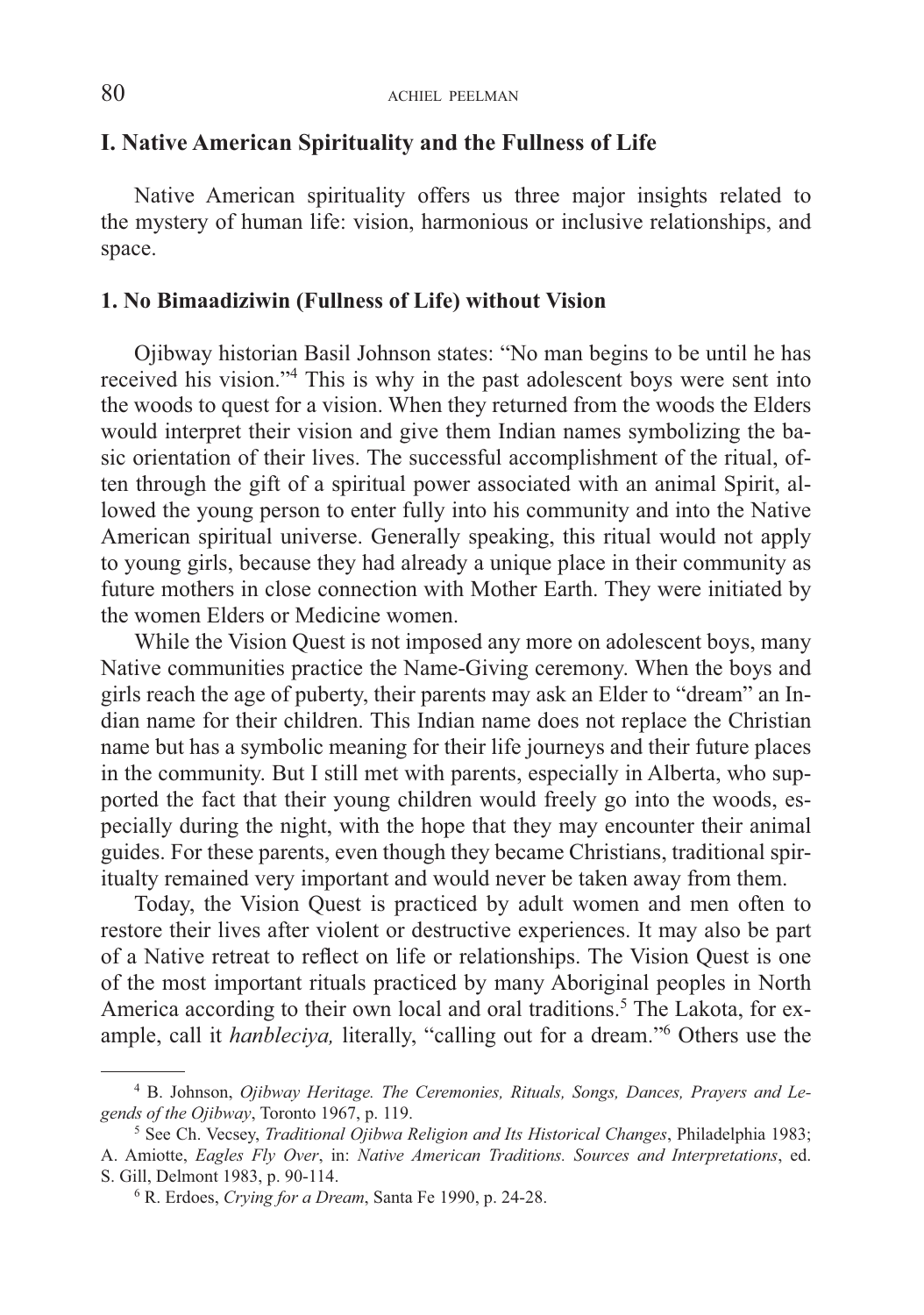term "Vigil ritual." The ritual usually takes place in an isolated area. It consists of a total fast (no food or water) lasting for an average of four nights and three days. The faster meditates from sunset to sunrise, often near a small campfire, and rests during the day without leaving the ritually-prepared location. The vision one receives is at the same time a gift and a call (a vocation). It is the gift of the spiritual powers we need to fulfill our life and to "walk in balance" on the road indicated by the vision. We truly need these powers, because we will always be "incomplete" or "unfinished" beings in search for perfection or fulfillment. But the gifts one receives must also be shared with the members of one's community, otherwise they may become ineffective. The purpose of the total fast is also to become aware of the obstacles we encounter during our life journey and to eliminate them. The Vision Quest reflects one of the most important challenges of human existence. As long as we do not know who we are, that is, as long as we lack vision, we cannot live in communion with others and develop our life harmoniously.

From an Aboriginal Elder I met during my own Vision Quests I also learned that there is a major difference between visions and ideas. Visions are gifts we receive gracefully. Ideas are products of our mind. Westerners are obsessed by ideas and theories. We produce them in our schools, universities and workshops, day after day. But do they really help us to develop our spiritual life now that we experience rapid and sometimes disturbing transformations especially in the context of globalization? Native spirituality reminds us also that life is fundamentally a gift. We are not the creators of our own life. We receive it. But there is no gift or donation without a reciprocal donation. For example, when Innu hunters take the life of a caribou, they will thank the animal for the gift of its life. They will treat its bones with great respect. In doing so, they perform a spiritual ritual of counter-donation. The Vision Quest has a profound anthropological and theological meaning for Native peoples who have maintained and developed the ritual for centuries.<sup>8</sup>

## **2. No Bimaadiziwin (Fullness of Life) without Harmonious and All-inclusive Relations**

Native American spirituality presents itself as a "communitarian" journey. Especially in the post-colonial context, it wants to get away from the "individualistic" perspective which largely dominated western modernity and Christi-

<sup>7</sup> A. Smith, *Walking in Balance*, in: *Native American Religious Identity*, ed. J. Weaver, p. 178-  $-198.$ 

A. Hultkrantz, *Tribal and Christian Elements in the Religious Syncretism Among the Shoshoni Indians in Wyoming*, in: *Belief and Worship in Native North America*, ed. Ch. Vecsey, Syracuse 1981, p. 212-234.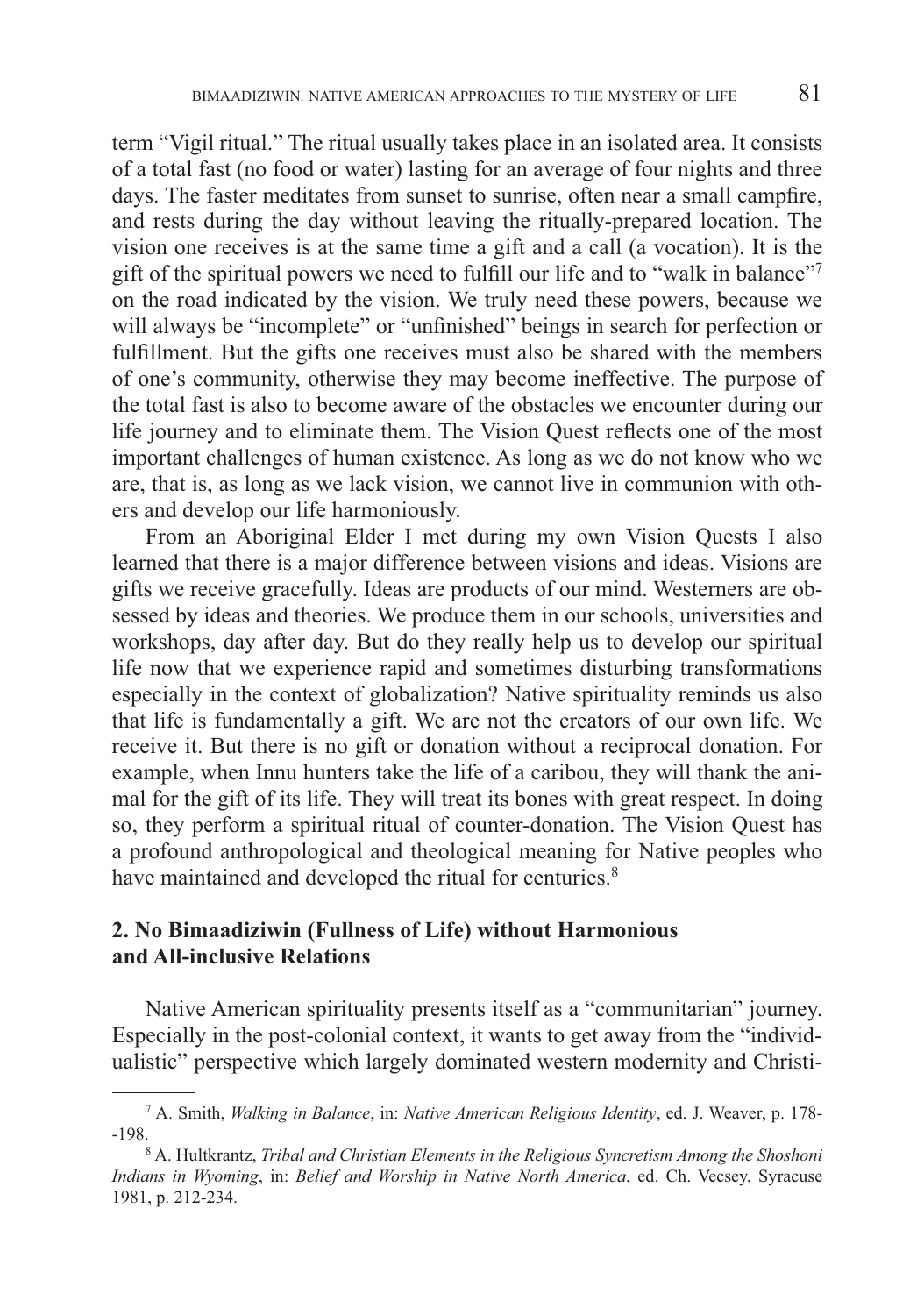anity. Jace Weaver (Cherokee), professor at Yale University, demonstrates the need for Native American theology to make the passage from an "I-hermeneutics" to a "We-hermeneutics."9 The major task of this We-hermeneutics concerns the reconstruction of Aboriginal identity by the re-activation of traditional values. GeorgeTinker (Osaga Nation) develops a theology of reciprocity, harmony, and balance.10 But for many Native theologians or philosophers Indian "inter-relationships" are not limited to human beings alone. They include all living elements in the universe. In fact, we live in a world that is "more than human."<sup>11</sup> This is why some Native authors apply the notion of "personhood" not only to humans but also to all other living elements in the universe: animals, trees, rocks, plants, fish, mountains, and rivers! This has important implications for the relationship between humans and other living beings. Others are not simply "objects" to explore and to dominate but "living beings" to be respected.

Post-colonial Native spirituality makes an effort to get out of a field of interpretation centered on the human being alone. We have much to learn from all the other beings around us. We need them for the full realization of our life, because we are the most "vulnerable" among all living beings! This is what an Elder shared with me during my first Vision Quest in the large circular valley of the Kootenay Plains surrounded by the beautiful Rocky Mountains, a sacred place where Native peoples have come together for major ceremonies since time immemorial.

#### **3. No Bimaadiziwin (Fullness of Life) without Vital Space**

The third insight offered by Native American spirituality concerns the priority of space over time. Vine Deloria, Jr, the late dean of American Indian academics, who is considered to be the initiator of Amerindian-Christian theology, was the first to note this in his milestone book, *God is Red. A Native View of Religion*, published in 1973.12 He compares the Native American worldview with the Christian worldview. He notes, particularly, how Christianity radically values the temporal or historical dimension of human existence. This is why progress, development, evolution, and exploitation characterize so much

 <sup>9</sup> J. Weaver, *From I-Hermeneutics to We-Hermeneutics*, in: *Native American Religious Identity*, op.cit., p. 1-25.

<sup>10</sup> G. Tinker, *American Indian Liberation. A Theology of Sovereignty*, Maryknoll 2008.

<sup>11</sup> D. Abram, *The Spell of the Sensuous. Perception and Language in a More-Than-Human World*, New York 1996.

<sup>&</sup>lt;sup>12</sup> V. Deloria, Jr, *God Is Red. A Native View of Religion.* 30<sup>th</sup> Anniversary Edition, Golden [Colorado] 2003. Vine Deloria obtained a degree in theology because he first planned to become an Episcopalian minister like his father.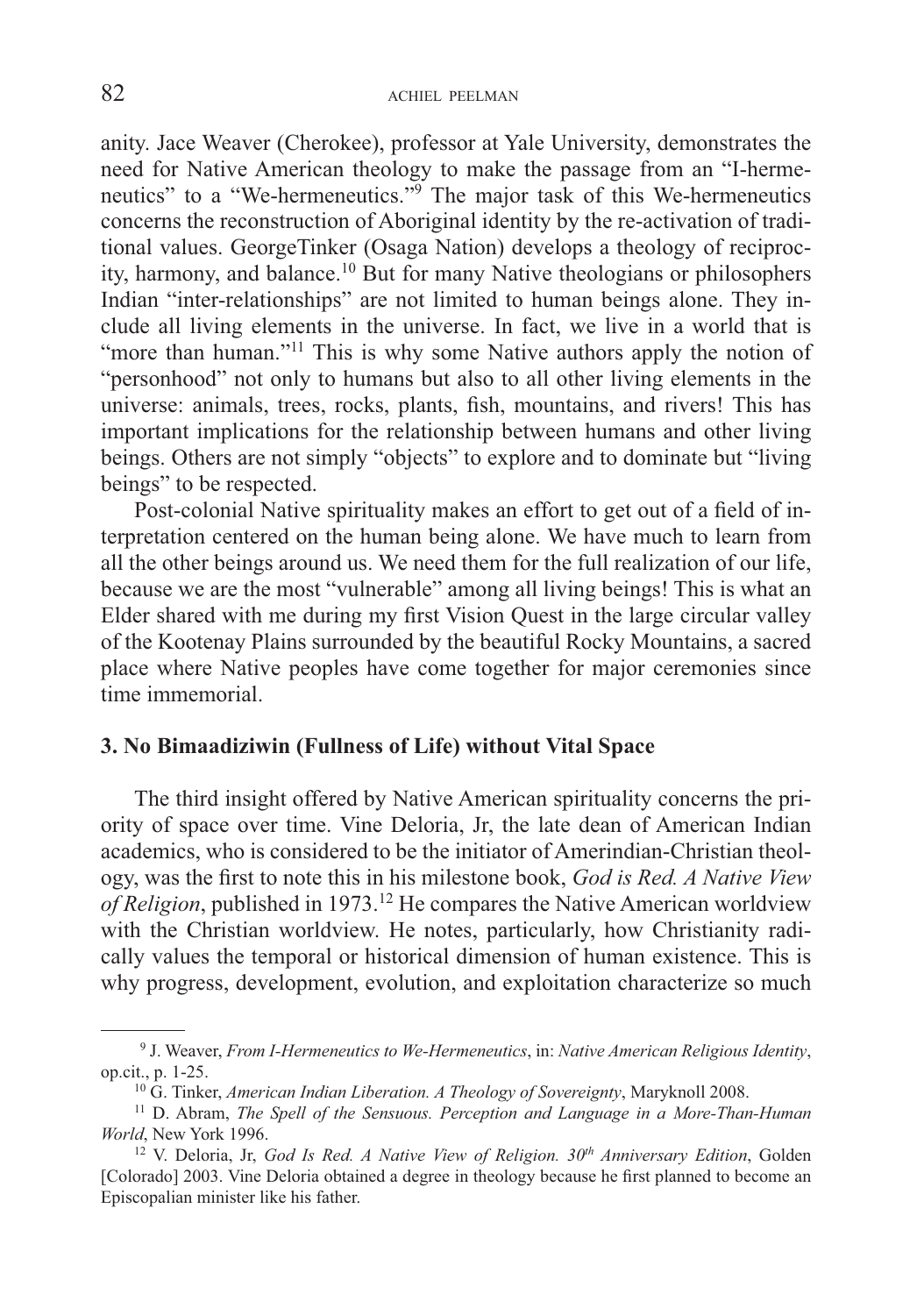of the Western mentality. Native American spirituality, on the contrary, greatly values the notion of space. Like African traditional religions, it also affirms the sacredness of the entire universe.<sup>13</sup>

Deloria does not deny the importance of historicity, which is one of the main characteristics of western modernity. But he calls for balance between historicity and spatiality. Spatiality is also closely associated with reciprocity. The Native American concept of reciprocity is fundamental to all human efforts to develop a world-balancing and harmonious environment as symbolized by the circle, a central element of Native American spirituality and ritual life.<sup>14</sup> Finally, it is also important to note that Native American spirituality strongly affirms the mystical dimension of human existence as well as the importance of contemplation and meditation. This was often gently communicated to me by the Elders who guided me in my Vision Quests. In fact, the Vision Quest is fundamentally a contemplation ritual.

#### **II. The Spirit-World and the Spiritual Powers**

For the Native American and other traditional peoples life is fundamentally a mystery because everything is spiritually interconnected. For them the universe is an "animated" universe or a "meaningful" universe where the Spirits or the (spiritual) Powers are omnipresent.<sup>15</sup> Many Native persons, even those who are deeply influenced by Western culture, continue to believe that these Powers have a real impact on their personal lives and on their communities. Michael Pomedli (professor emeritus of Saint Thomas More College, Saskatchewan) recently published a well-documented study, entitled *Living With Animals,* on the spiritual powers of the Ojibway Medewiwin or Grand Medicine Society, illustrating this fact.16 Obviously, this dimension of the Native American vision of life is often highly disturbing for our Western mentality. We quickly ask: Is all this real?

It was certainly real for one of my spiritual guides, Joseph Couture, a Cree medicine-man, notwithstanding the fact that he possessed a doctorate in psychology! I participated in many of his healing rituals with the Sacred Pipe where he used to call upon the spiritual Powers. I even assisted him once in an

<sup>13</sup> See, for example, L. Magesa, *What is Not Sacred? African Spirituality*, foreword by Benezet Bujo, Maryknoll 2013.

<sup>14</sup> See C.S. Kidwell, H. Noley, G. Tinker, *A Native American Theology*, Maryknoll 2001. Chapter 2: "Creation. Balancing the World for Seven Generations."

<sup>15</sup> A. Peelman, *Christ Is A Native American...*, op.cit., p. 50-55.

<sup>16</sup> M. Pomedli, *Living With Animals. Ojibwe Spiritual Powers*, Toronto 2014.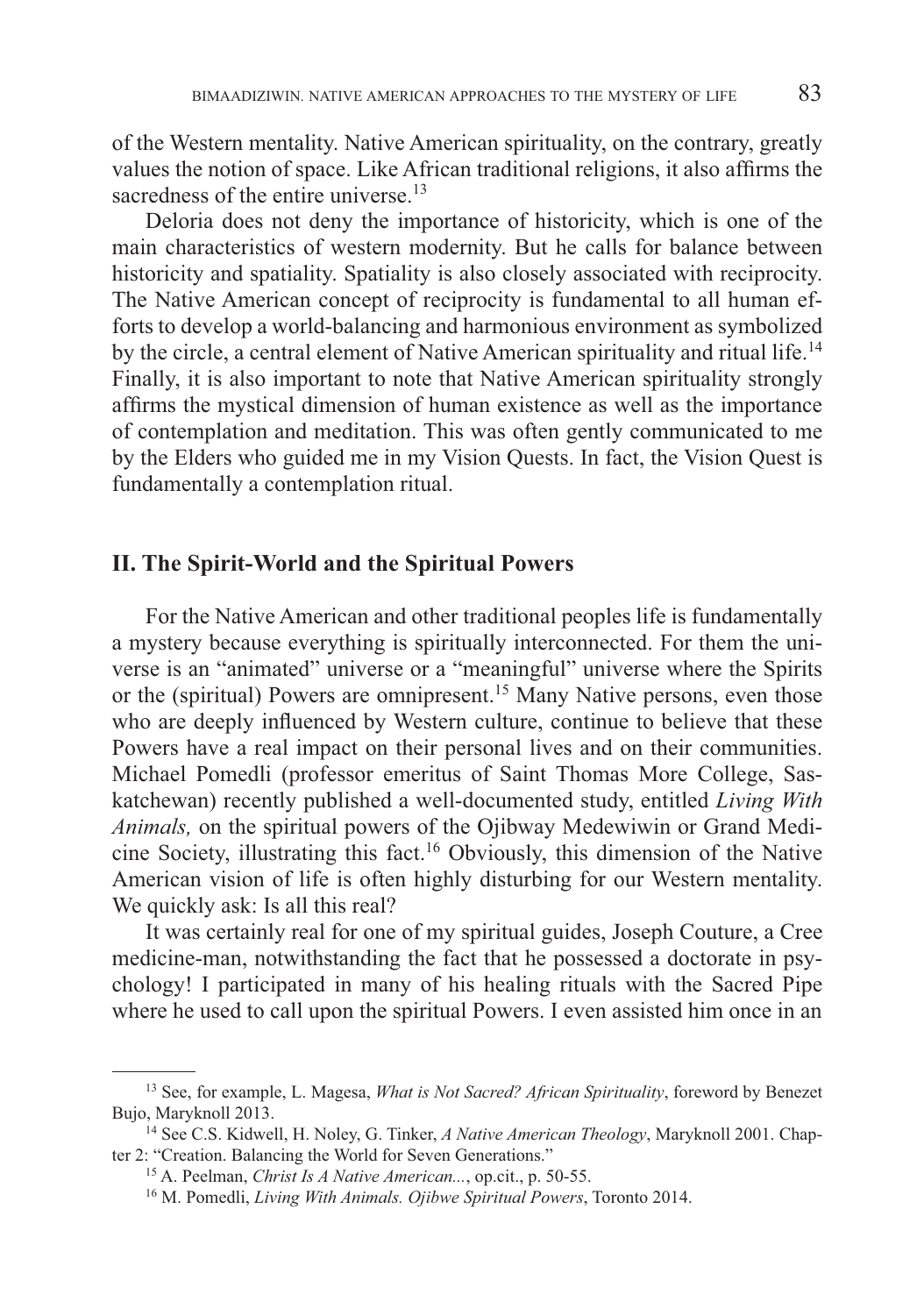exorcism ritual. It was also real for Don Goodwin, medicine-man and ordained Catholic deacon from the Grand Rapids diocese (Michigan), who invited me to participate in a healing Sweat Lodge ritual which he organized for a group of Native men in Thunder Bay (Ontario) in 1991. Several of these men had been affected by very destructive experiences and were searching for healing. At the beginning of the ritual, the presiding medicine-man evoked the Spirits or the "Winds" of the four cardinal directions of the universe who were present in the Lodge to participate in the ritual. But he also called upon Jesus, the Son of the Creator, who occupies a unique place among all the spiritual Powers. I have often met with Native persons who do not only believe that Jesus was a great shaman or medicine-man but that he was the Medicine or spiritual Power par excellence.

Native peoples dispose of a great variety of terms to name these Powers. For example, for the Dene Tha in Alberta, *Echint'e* means "Power"; a person who has met with his animal protector or guide is called *dene wonlin edadihi*, someone who knows an animal.<sup>17</sup> The Lakota of Rose Bud Reserve (South Dakota) know many spirits: protector spirits, spirits who can predict the future, but also Trickster spirits who can disorganize one's life and even cause great harm.18 The majority of the names given to these Powers indicate, however, that the Native peoples are more preoccupied with the functional nature of the Powers than with their ontological status.

Many Natives consider the Spirit-World as a kind of "Middle World" between their own environment and the transcendent Absolute Being who is not directly accessible. We encounter similar situations in Africa and Asia.<sup>19</sup> The Mennonite missionary Paul Hiebert, who was born and worked in India, noted that the Christian Churches tried everything to eliminate this Spirit-World from the life of their indigenous converts but without success. We see the same thing in Africa as well as in Native North America where many Christians make frequent passages between their new Christian faith and their traditional beliefs.20 To deal with this situation and to foster the development of a holistic theology that respects the religious or cultural traditions of the Aboriginal converts to Christianity, Hiebert offers an analytical framework composed

<sup>17</sup> J.-G. Goulet, *Visions et conversions chez les Déné Tha. Expériences religieuses chez un peuple autochtone converti*, « Religiologiques » 6 (1992), p. 147-182.

<sup>18</sup> W. Stolzman, *The Pipe and Christ. A Christian-Sioux Dialogue*, Chamberlain [South Dakota] 1986.19 V. Naipul, *The Masque of Africa. Glimpses of African Belief*, New York 2010; S. Ellis, G. Ter

Haar, *World of Power. Religious Thought and Political Practice in Africa*, New York 2004.

<sup>20</sup> See A. Shorter, *Jesus and the Witchdoctor. An Approach to Healing and Wholeness*, London– Maryknoll 1985; *The Crossing of Two Roads. Being Catholic and Native in the United States*, ed. M.Th. Archambault, M. Thiel, Ch. Vecsey, Maryknoll 2003.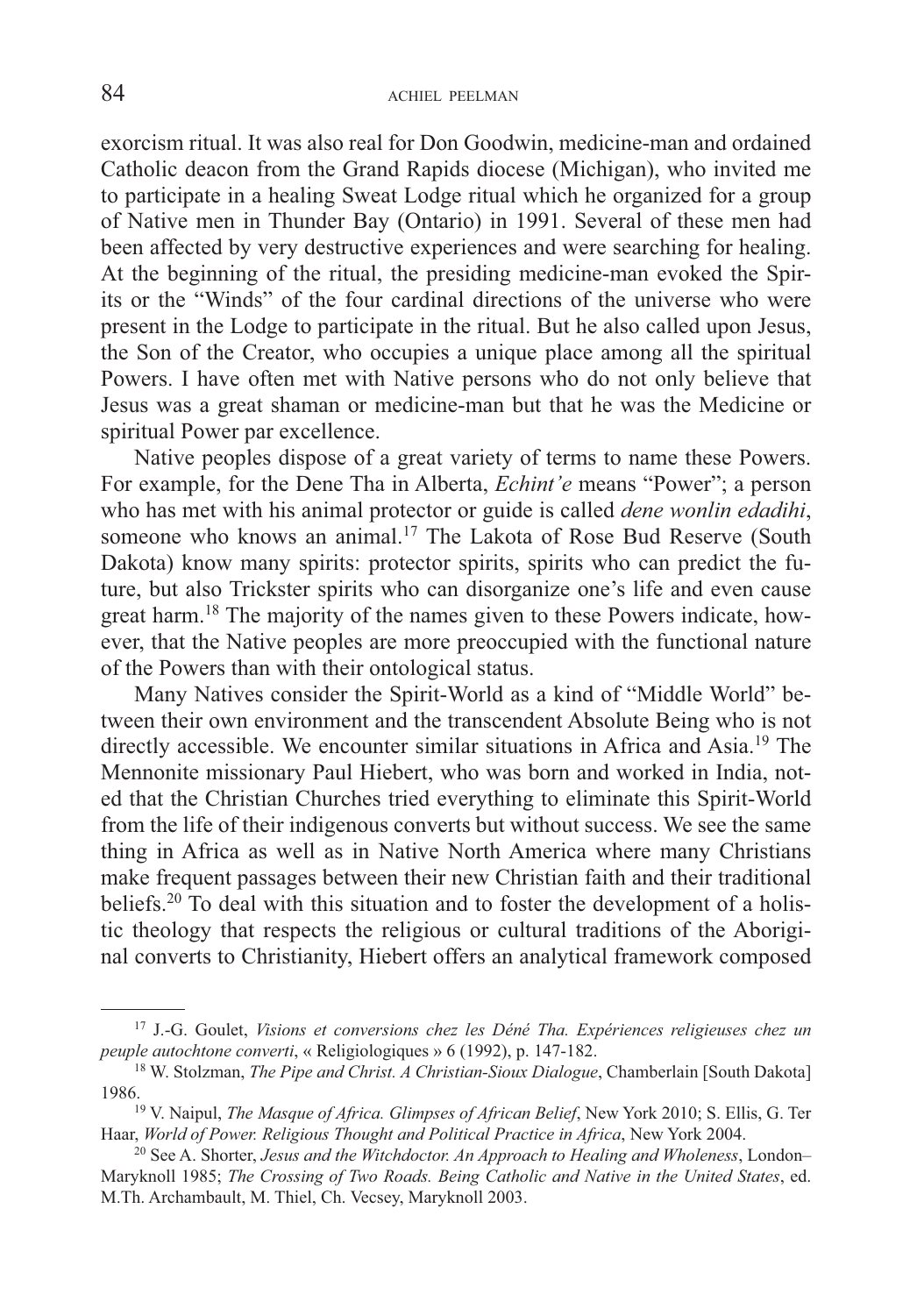of two logics: the "mechanical logic" and the "organic logic."21 "Mechanical logic" seeks to understand what happens in the world and in our lives on the basis of scientific, well-proven causes, good or bad. These causes do not have an ethical dimension in themselves. They allow us to better control what we experience, but they certainly do not explain everything! "Organic logic," on the contrary, seeks to understand what happens in the world and in our lives by refl ecting on the spiritual relationships between all the living beings of the universe. This logic also has its limits, because life is basically a mystery. To deal more adequately with the mystery of life, therefore, we need to balance mechanical and organic logic or develop an "organic-mechanical continuum." While "mechanical logic" imposes itself almost exclusively on the modern, secularized Western mind, Native American spirituality and other traditional cultures remain excellent examples of "organic logic." The dialogue that is now unfolding between traditional Native spirituality and the Christian faith must respect and integrate these two logics for the well-being or the *Bimaadiziwin* of all.

## **III. The Symbolic Teachings of the Medicine Wheel**

The Medicine Wheel is a very old graphic symbol used by many Native peoples in North and South America. It is used as a therapeutic tool for explaining the various dimensions of human existence and their relationship with each other. It is the most powerful expression of the holistic nature of Native spirituality. The Medicine Wheel is designed as a perfect circle divided in four segments by a cross. It is a sort of "mirror" in which we see ourselves like we truly are with our strengths and weaknesses. The four segments or points symbolize all the visible and invisible relationships we need to realize our *Bimaadiziwin*. According to Ojibway Medicine-Women and registered nurse, Rosella Kinoshemeg, the therapeutic quality of the Medicine Wheel consists in the capacity to locate oneself in one of the four segments of the circle while visualizing at the same time the multiple links with the other three segments to achieve balance and harmony.22

Native Elders use different names for the ancient symbol of the Medicine Wheel: the four grandfathers, the four winds, the four cardinal directions, and so on. Each direction offers us a certain number of "gifts" and represents basic

<sup>21</sup> P. Hiebert, *The Flaw of the Excluded Middle*, in: *Landmark Essays in Mission and World Christianity*, ed. R. Gallagher, P. Hertig, Maryknoll 2009, p. 179-189.

<sup>22</sup> R. Kinoshemeg, *Healing our Bodies and Minds. [The "New Sun" Lecture Series on Reconciliation and Healing Among Aboriginal Peoples]*, Ottawa November 18, 1998.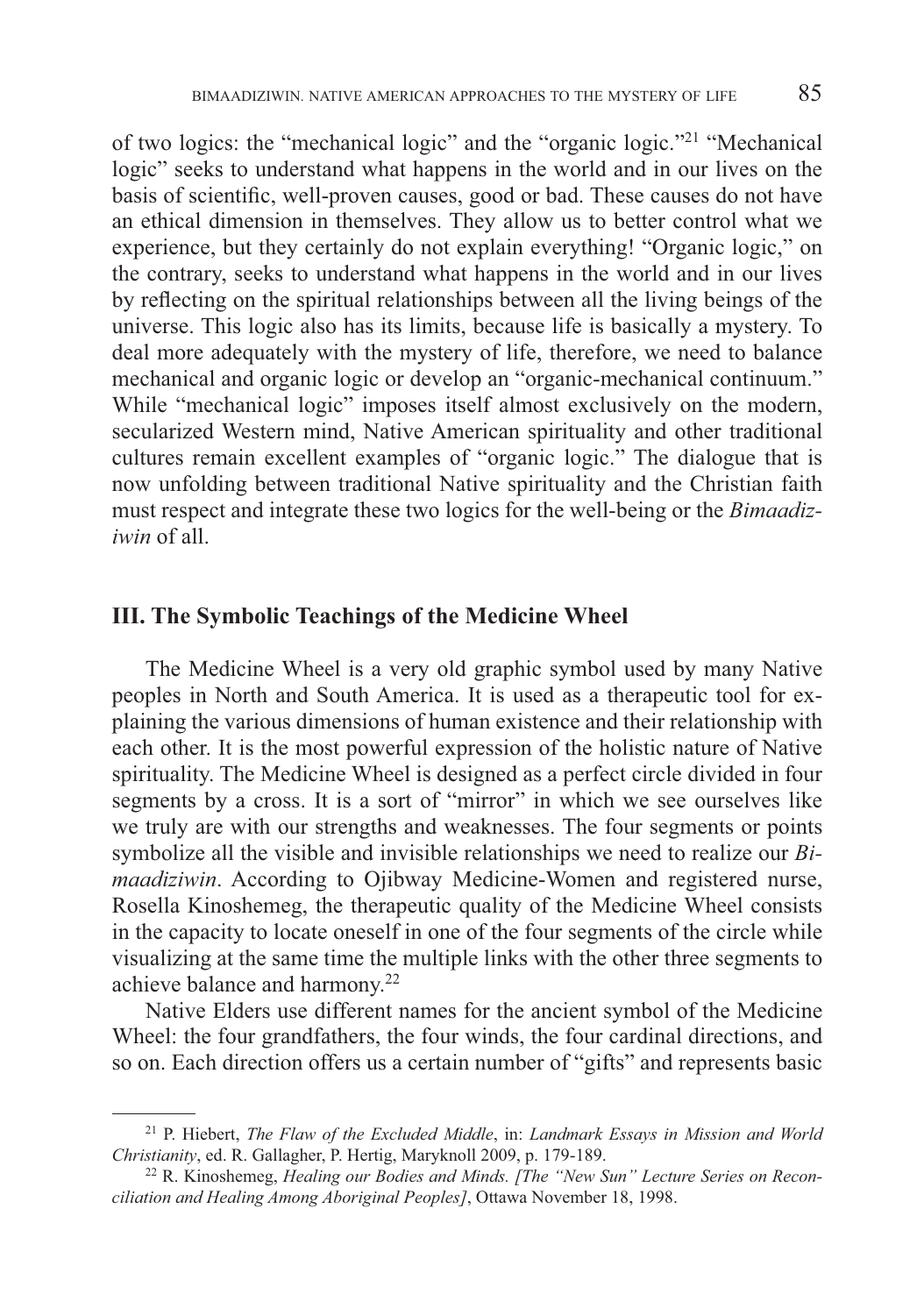values, attitudes or orientations we need to realize our life in communion with all other forms of life. But nothing happens unless we freely start a healing journey around the circle and evaluate our relationships. What are these relationships?

The following list of relationships is based on a study prepared by a group of Native researchers at the University of Lethbridge, Alberta.<sup>23</sup> The four points in the circle represent the four cardinal directions of the universe (North, East, South, and West) with their specific energies and Powers. They teach us that the four symbolic races (White, Red, Yellow, and Black) are all part of the same human family. All are sisters and brothers living on the same Mother Earth. The circle represents the four elements of the physical universe: fire, earth, air and water. All must be respected equally for their gift of life. The circle symbolizes the four aspects of human potentiality: the physical, the emotional, the mental and the spiritual, all converging at the intersection within the human person, known as the will. It represents the four aspects of human knowing: action, reflection, interpretation, and understanding, mediated by the world-shaping power of belief and vision. The circle also represents the four "hills" of human life: childhood, youth, adulthood and old age.

In my personal use of the Medicine Wheel, I always start in the East and focus on the value of "creativity." Every sunrise is like a new creation, a new starting point, an invitation to creative actions. The South permits me to evaluate the fruits of these actions, to give thanks to the Creator for all the gifts I receive. Here the main value is "generosity." The West reminds me of the importance of "quietness" and rest but also of the "fragility" of my existence, symbolized by the darkness of the night after sunset. The North symbolizes "courage" and "perseverance," because once I have reached the North I have to start all over again.

Finally, it may be important to note that the Medicine Wheel is not exclusively used by the so-called "traditionalists:" those Native persons who never adopted the Christian faith or those who, after they became Christian, returned to their own religious traditions because of the past and present tensions between their culture and Christianity. It is also used by Catholics such as Rosella Kinoshemeg, who is very involved in the Catholic community on Manitoulin Island, Ontario. For her, it is a powerful tool for reconciliation and peacemaking.24 Mohawk Sister Kateri Mitchel referred to the Medicine Wheel in a conference presented during a Colloquium organized by the Pontifical

<sup>23</sup> See J. Bopp and others, *The Sacred Tree*, Lethbridge 1984.

<sup>24</sup> A. Peelman, *The Spiritual Foundations of Peacemaking Among Canada's First Nations*  Peoples, in: Pontifical Council for Interreligious Dialogue, *Resources for Peace in Traditional Religions. Acts of the Colloquium. Rome, 12-15 January 2005* [manuscript], Vatican City 2006, p. 175- -188.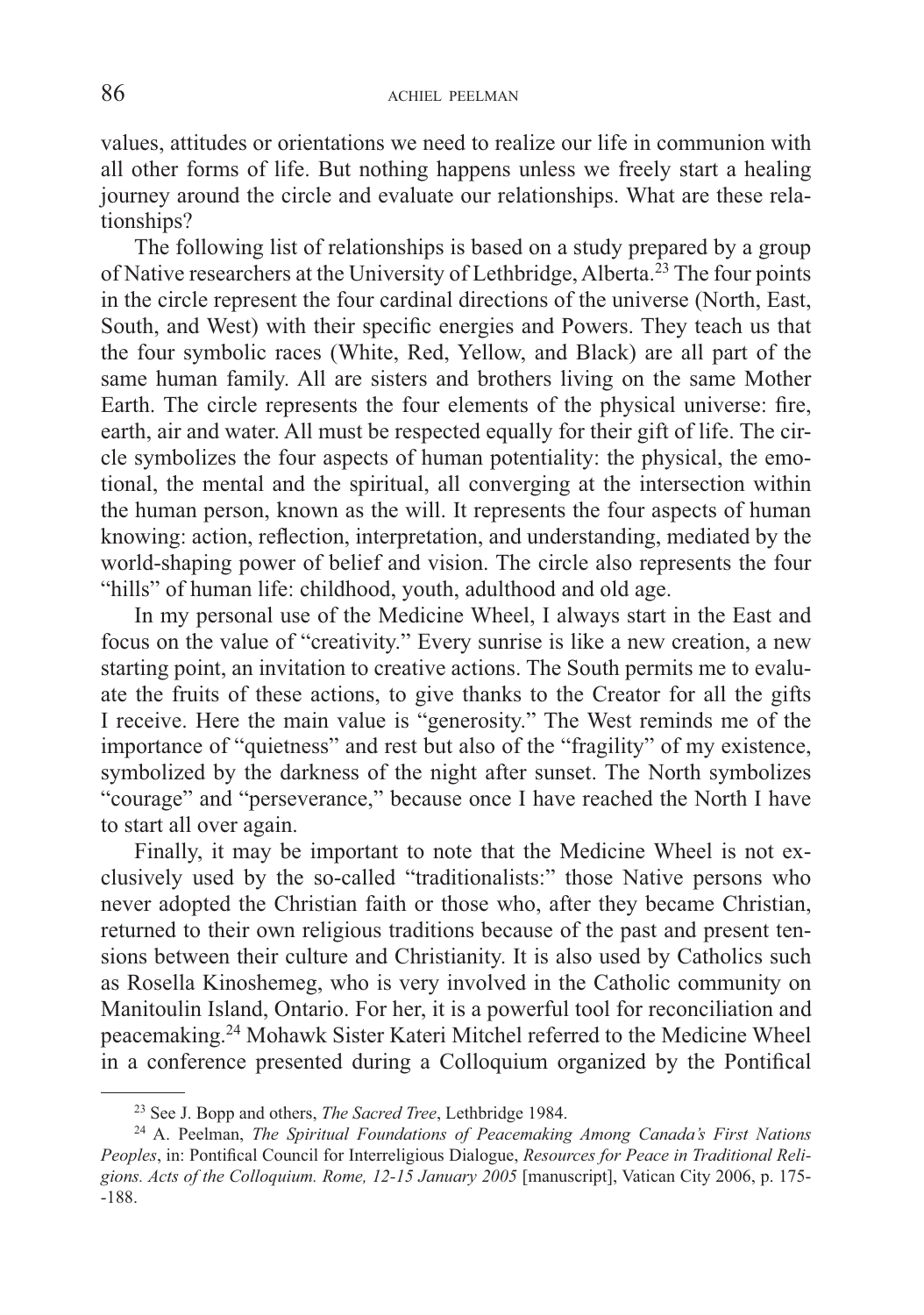Council for Interreligious Dialogue in Rome, 2005.25 She mentioned that the Medicine Wheel had become a powerful instrument of spiritual, emotional, physical, and mental healing for many members of the Tekakwitha Conference, the North American organization of Catholic Natives, which began in 1939. During its annual meetings, especially since the visit of Pope John Paul II to North America in 1987, this organization has made tremendous efforts to promote dialogue between traditional Native spirituality and Christianity. Pope John Paul II then strongly encouraged Native Peoples "to share the richness of our spirituality and culture with the Universal Church." In this article I have indeed tried to show that these peoples do offer us profound insights for deepening our understanding of the great mystery of life.

#### **SUMMARY**

Structured around the Ojibwe concept Bimaadiziwin (fullness of life), this study demonstrates how Native American Spirituality contributes to a deeper approach of the mystery of life by its focus on vision, all-inclusive relationships and space. All this is intimately related to the "Spirit world" and symbolized in a unique way by the Medicine Wheel ritual.

- **Keywords:** Native American Spirituality, Vision Quest, Spirit-World, Medicine Wheel, All-Inclusive Relationships, Fullness of Life
- **Słowa kluczowe:** duchowość indiańska, relacje inkluzywne, pełnia życia, *vision quest*, *medicine wheel*

#### **BIBLIOGRAPHY**

- Abram D., *The Spell of the Sensuous. Perception and Language in a More-Than-Human World*, New York: Vintage Books, 1996.
- Amiotte A., *Eagles Fly Over*, in: *Native American Traditions. Sources and Interpretations*, ed. S. Gill, Delmont: Wadsworth Publications, 1983, p. 90-114.
- Bopp J., Bopp M., Brown L., Lane P. Jr., *The Sacred Tree*, Lethbridge: Four Worlds Development Press, 1984.
- Deloria V., Jr, *God Is Red. A Native View of Religion. 30th Anniversary Edition*, Goldon, Colorado: Fulcrum Publishing, 2003.

<sup>&</sup>lt;sup>25</sup> K. Mitchell, *Tekakwitha Conference: Affirming our Faith as Native American Catholics Under the Protection of Blessed Kateri Tekakwitha*, in: Pontifical Council for Interreligious Dialogue, *Resources for Peace in Traditional Religions...*, op.cit., p. 139-144.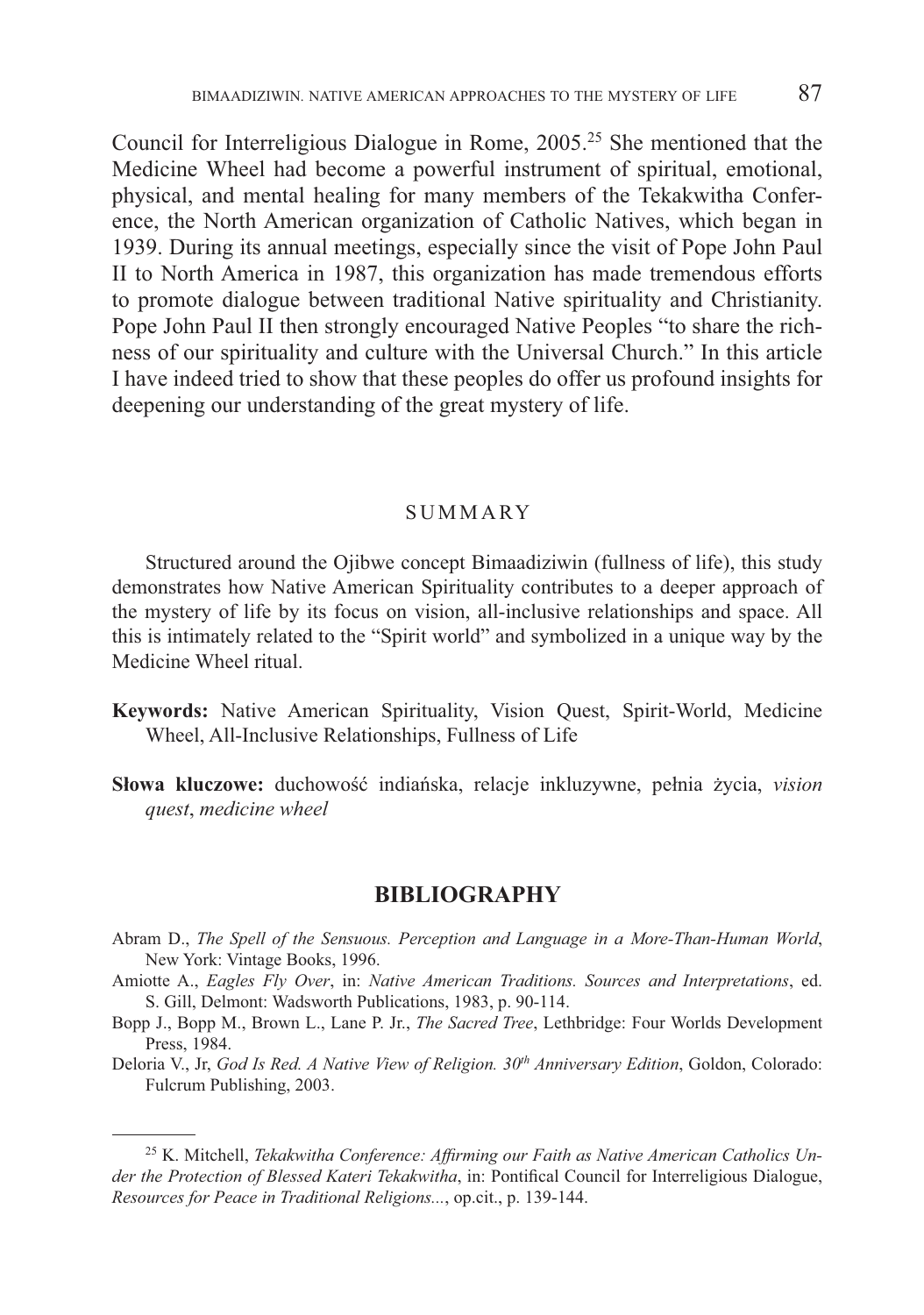- Ellis S., Ter Haar G., *World of Power. Religious Thought and Political Practice in Africa*, New York: Oxford University Press, 2004.
- Erdoes R., *Crying for a Dream*, Santa Fe: Bear & Company, 1990.
- Goulet J.-G., *Visions et conversions chez les Déné Tha. Expériences religieuses chez un peuple autochtone converti*, « Religiologiques » 6 (1992), p. 147-182.
- Hallowell A.I., *Ojibwa Ontology, Behavior, and World View*, in: *Contributions to Anthropology. Selected Papers of A. Irving Hallowell*, Chicago: University of Chicago Press, 1976, p. 357-390.
- Hiebert P., *The Flaw of the Excluded Middle*, in: *Landmark Essays in Mission and World Christianity*, ed. R. Gallagher, P. Hertig*.* Maryknoll: Orbis Books, 2009, p. 179-189.
- Hultkrantz A., *Tribal and Christian Elements in the Religious Syncretism Among the Shoshoni Indians in Wyoming*, in: *Belief and Worship in Native North America*, ed. Ch. Vecsey, Syracuse: University of Syracuse Press, 1981, p. 212-234.
- Johnson B., *Ojibway Heritage. The Ceremonies, Rituals, Songs, Dances, Prayers and Legends of the Ojibway*, Toronto: McLelland and Stewart, 1967.
- Kidwell C.S., Noley H., Tinker G., *A Native American Theology*, Maryknoll: Orbis Books, 2001.
- Kinoshemeg R., *Healing our Bodies and Minds. [The "New Sun" Lecture Series on Reconciliation and Healing Among Aboriginal Peoples]*, Ottawa: Saint Paul University, November 18, 1998.
- Magesa L., *What is Not Sacred? African Spirituality*, foreword by Benezet Bujo, Maryknoll: Orbis Books, 2013.
- McPherson D., *A Definition of Culture. Canada and the First Nations*, in: *Native American Religious Identity. Unforgotten Gods*, ed. J. Weaver, Maryknoll: Orbis Books, 1998, p. 77-98.
- Mitchell K., *Tekakwitha Conference: Affirming our Faith as Native American Catholics Under the Protection of Blessed Kateri Tekakwitha*, in: Pontifical Council for Interreligious Dialogue, Re*sources for Peace in Traditional Religions. Acts of the Colloquium. Rome, 12-15 January 2005*  [manuscript], Vatican City 2006, p. 139-144.
- Naipul V., *The Masque of Africa. Glimpses of African Belief*, New York: Vintage Books, 2010.
- Peelman A., *Christ Is a Native American*, Eugene, Oregon: Wipf & Stock, 1995 (New Edition).
- Peelman A., *L'Esprit est amérindien. Quand la religion amérindienne rencontre le christianisme*, Montréal: Médiaspaul, 2004.
- Peelman A., *The Spiritual Foundations of Peacemaking Among Canada's First Nations Peoples*, in: Pontifical Council for Interreligious Dialogue, *Resources for Peace in Traditional Religions*. *Acts of the Colloquium. Rome, 12-15 January 2005* [manuscript], Vatican City 2006, p. 175- -188.
- Pomedli M., *Living With Animals. Ojibwe Spiritual Powers*, Toronto: University of Toronto Press, 2014.
- Shorter A., *Jesus and the Witchdoctor. An Approach to Healing and Wholeness*, London: Geoffrey Chapman – Maryknoll: Orbis Books, 1985.
- Smith A., *Walking in Balance. The Spirituality-Liberation Praxis of Native Women*, in: *Native American Religious Identity. Unforgotten Gods*, ed. J. Weaver, Maryknoll: Orbis Books, 1998, p. 178-198.
- Stolzman W., *The Pipe and Christ. A Christian-Sioux Dialogue*, Chamberlain, South Dakota: Tipi Press, 1986.
- Tinker G., *American Indian Liberation. A Theology of Sovereignty*, Maryknoll: Orbis Books, 2008.
- *The Crossing of Two Roads. Being Catholic and Native in the United States*, ed. M. Th. Archambault, M. Thiel, Ch. Vecsey, Maryknoll: Orbis Books, 2003.
- Vecsey Ch., *Traditional Ojibwa Religion and Its Historical Changes*, Philadelphia: The American Philosophical Society, 1983.
- Weaver J., *From I-Hermeneutics to We-Hermeneutics*, in: *Native American Religious Identity. Sources and Interpretations*, ed. S. Gill, Delmont: Wadsworth Publications, 1983, p. 1-25.